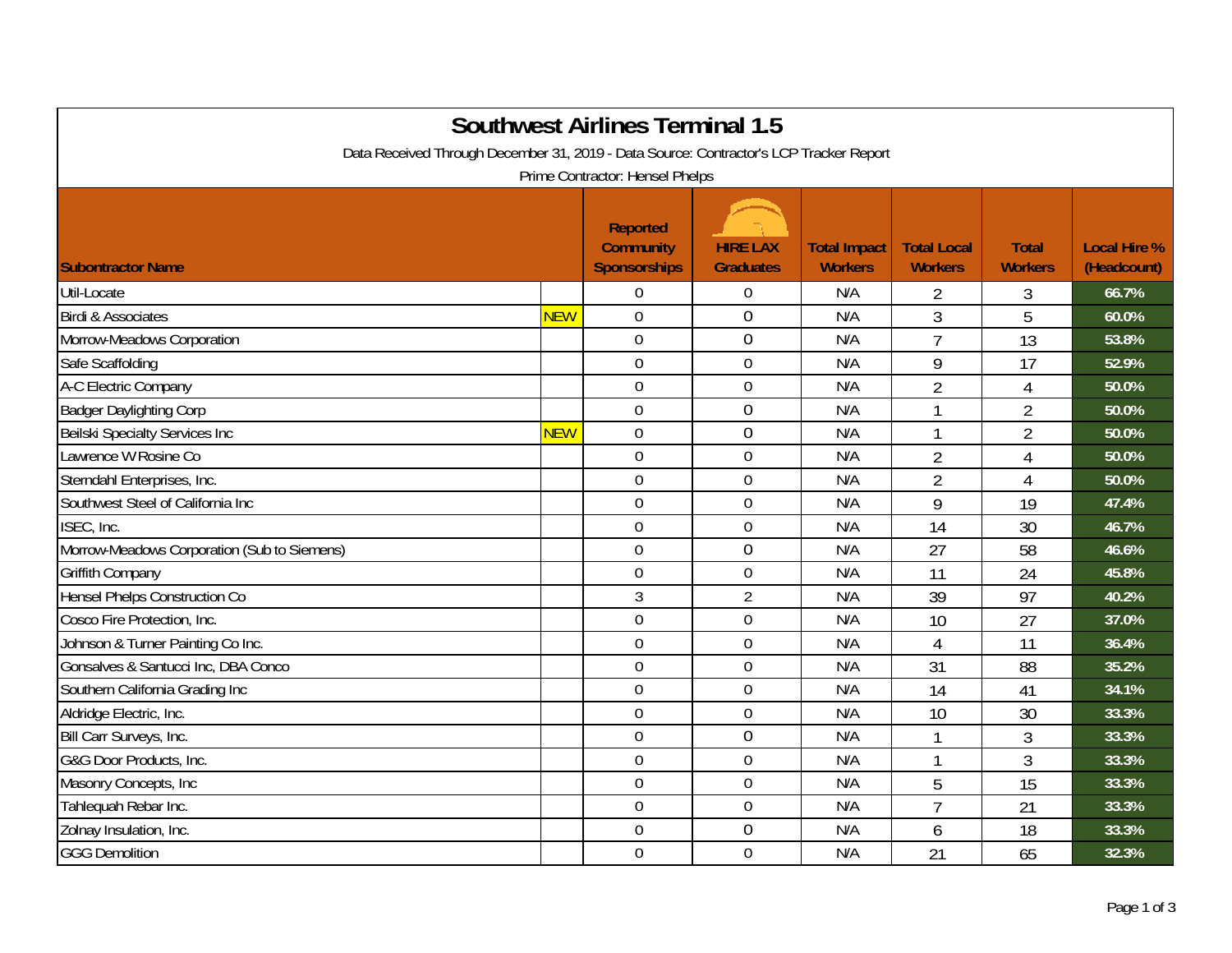| <b>Southwest Airlines Terminal 1.5</b><br>Data Received Through December 31, 2019 - Data Source: Contractor's LCP Tracker Report<br>Prime Contractor: Hensel Phelps |            |                                                     |                                     |                                       |                                      |                                |                                    |  |
|---------------------------------------------------------------------------------------------------------------------------------------------------------------------|------------|-----------------------------------------------------|-------------------------------------|---------------------------------------|--------------------------------------|--------------------------------|------------------------------------|--|
| <b>Subontractor Name</b>                                                                                                                                            |            | <b>Reported</b><br><b>Community</b><br>Sponsorships | <b>HIRE LAX</b><br><b>Graduates</b> | <b>Total Impact</b><br><b>Workers</b> | <b>Total Local</b><br><b>Workers</b> | <b>Total</b><br><b>Workers</b> | <b>Local Hire %</b><br>(Headcount) |  |
| R.J. & J. Construction, Inc.                                                                                                                                        |            | $\overline{0}$                                      | $\mathbf 0$                         | N/A                                   | 6                                    | 19                             | 31.6%                              |  |
| Anning Johnson Company                                                                                                                                              |            | $\overline{0}$                                      | $\boldsymbol{0}$                    | N/A                                   | 5                                    | 16                             | 31.3%                              |  |
| Mike Zarp, Inc.                                                                                                                                                     |            | $\mathbf 0$                                         | $\mathbf 0$                         | N/A                                   | 5                                    | 16                             | 31.3%                              |  |
| Woodbridge Glass Incorporated                                                                                                                                       |            |                                                     | $\mathbf{1}$                        | N/A                                   | 5                                    | 16                             | 31.3%                              |  |
| <b>Gerdau Reinforcing Steel</b>                                                                                                                                     |            | $\mathbf 0$                                         | $\overline{0}$                      | N/A                                   | 14                                   | 45                             | 31.1%                              |  |
| <b>SME Steel</b>                                                                                                                                                    |            | $\boldsymbol{0}$                                    | $\boldsymbol{0}$                    | N/A                                   | 23                                   | 74                             | 31.1%                              |  |
| Nevell Group, Inc.                                                                                                                                                  |            | $\mathbf 0$                                         | $\mathbf 0$                         | N/A                                   | 12                                   | 39                             | 30.8%                              |  |
| <b>Shoring Engineers</b>                                                                                                                                            |            | $\mathbf 0$                                         | $\mathbf 0$                         | N/A                                   | 27                                   | 89                             | 30.3%                              |  |
| Jordim Int'l Inc                                                                                                                                                    |            | $\overline{0}$                                      | $\mathbf 0$                         | N/A                                   | 10                                   | 33                             | 30.3%                              |  |
| Rebar Engineering Inc.                                                                                                                                              |            | $\mathbf 0$                                         | $\boldsymbol{0}$                    | N/A                                   | 4                                    | 14                             | 28.6%                              |  |
| Performance Contracting                                                                                                                                             |            | $\mathbf 0$                                         | $\boldsymbol{0}$                    | N/A                                   | 15                                   | 56                             | 26.8%                              |  |
| Murray Company                                                                                                                                                      |            | $\mathbf 0$                                         | $\boldsymbol{0}$                    | N/A                                   | 23                                   | 86                             | 26.7%                              |  |
| Saddleback Waterproofing                                                                                                                                            |            | $\mathbf 0$                                         | $\mathbf 0$                         | N/A                                   | 5                                    | 19                             | 26.3%                              |  |
| Infinity Drywall Contracting, Inc.                                                                                                                                  |            | $\overline{0}$                                      | $\mathbf 0$                         | N/A                                   | 30                                   | 116                            | 25.9%                              |  |
| <b>Comet Electric</b>                                                                                                                                               |            | $\overline{0}$                                      | $\boldsymbol{0}$                    | N/A                                   | $\overline{2}$                       | 8                              | 25.0%                              |  |
| Corradini Corp                                                                                                                                                      |            | $\overline{0}$                                      | $\mathbf 0$                         | N/A                                   | $\overline{2}$                       | 8                              | 25.0%                              |  |
| <b>Elljay Acoustics</b>                                                                                                                                             |            | $\mathbf 0$                                         | $\mathbf 0$                         | N/A                                   | 1                                    | $\overline{4}$                 | 25.0%                              |  |
| Rosendin Electric                                                                                                                                                   |            | $\mathbf 0$                                         | $\overline{0}$                      | N/A                                   | 25                                   | 100                            | 25.0%                              |  |
| Pan-Pacific Mechanical                                                                                                                                              |            | $\mathbf 0$                                         | $\boldsymbol{0}$                    | N/A                                   | 25                                   | 102                            | 24.5%                              |  |
| Commecial Scaffolding of CA                                                                                                                                         |            | $\mathbf 0$                                         | $\boldsymbol{0}$                    | N/A                                   | 8                                    | 33                             | 24.2%                              |  |
| NorCal Pipeline Services, Inc.                                                                                                                                      |            | $\mathbf 0$                                         | $\boldsymbol{0}$                    | N/A                                   | 5                                    | 24                             | 20.8%                              |  |
| <b>Building Electronic Controls</b>                                                                                                                                 |            | $\mathbf 0$                                         | $\mathbf 0$                         | N/A                                   | $\mathbf{1}$                         | 5                              | 20.0%                              |  |
| West Coast Fire Stopping                                                                                                                                            |            | $\mathbf 0$                                         | $\mathbf 0$                         | N/A                                   | 1                                    | 5                              | 20.0%                              |  |
| Centerline Concrete Cutting                                                                                                                                         |            | $\overline{0}$                                      | $\mathbf 0$                         | N/A                                   | 1                                    | 6                              | 16.7%                              |  |
| DSM Construction, Inc.                                                                                                                                              |            | $\mathbf 0$                                         | $\boldsymbol{0}$                    | N/A                                   |                                      | 6                              | 16.7%                              |  |
| <b>BrandSafway Services</b>                                                                                                                                         | <b>NEW</b> | $\mathbf 0$                                         | $\overline{0}$                      | N/A                                   | $\overline{2}$                       | 13                             | 15.4%                              |  |